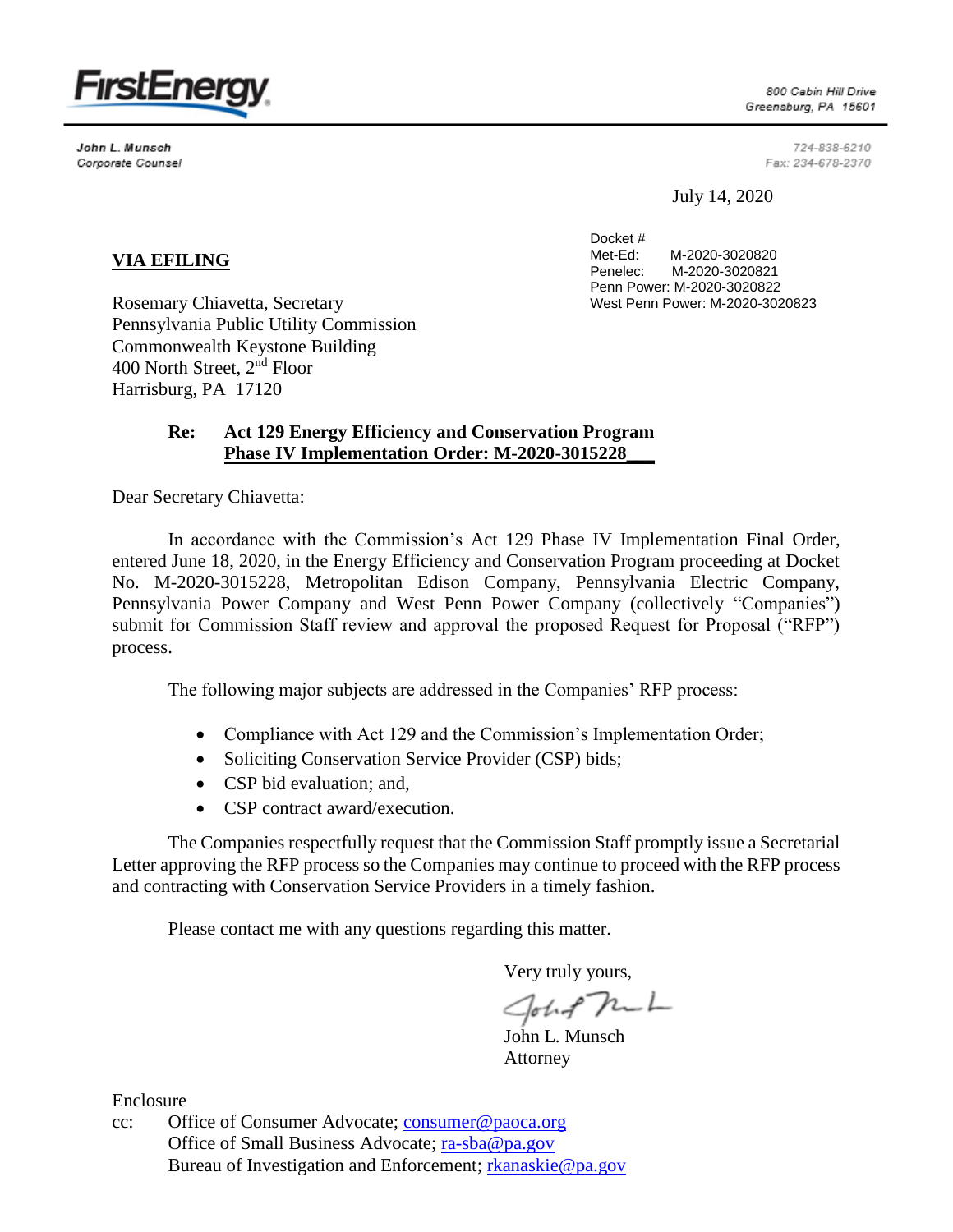## **FIRSTENERGY PENNSYLVANIA UTILITIES**

## **PROCEDURE FOR AWARDING CONTRACTS TO PA ACT 129 CONSERVATION SERVICE PROVIDERS**

**Effective Date: upon Pennsylvania Public Utility Commission approval**

**Metropolitan Edison Company, Pennsylvania Electric Company, Pennsylvania Power Company, West Penn Power Company (FE PA Utilities) Conservation Service Provider (CSP) Competitive Bidding Process**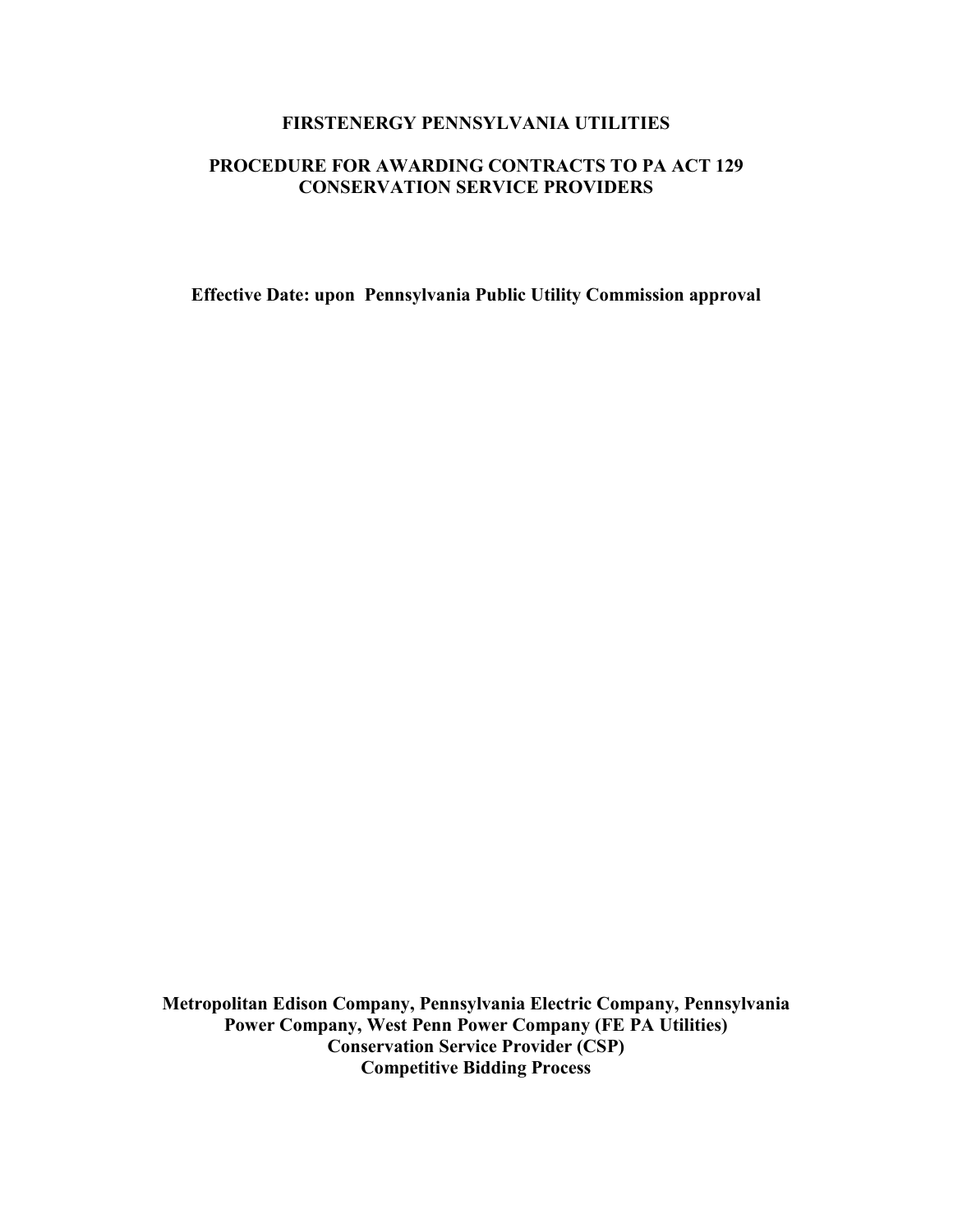- 1. FirstEnergy Pennsylvania Utilities (FE PA Utilities) shall follow all requirements of PA Act 129, the Pennsylvania Utility Commission's (PUC) Act 129 Implementation Order for the applicable Energy Efficiency & Conservation (EE&C) Phase. Specific requirements of the CSP process will include, but are not limited to, the following:
	- a. The RFP will be issued to all qualified registered CSPs using the current posting of the CSP register on the PUC's website.
	- b. The RFP will encourage participation in the RFP by disadvantaged businesses.
	- c. FE PA Utilities shall contract with one or more CSPs to implement all or part of the EE&C Plan as approved by the Commission.
	- d. Any CSP that is affiliated with any Pennsylvania Electric Distribution Company (EDC) will not be considered.
- 2. Soliciting CSP Bids
	- a. An EDC CSP selection team will develop a calendar of events to include the following as necessary:
		- 1. RFP Issue date
		- 2. Vendor question and answer session date
		- 3. Response date and time
		- 4. Date of award decision
		- 5. Submission of final contract to Commission staff prior to execution
	- b. FE PA Utilities will competitively bid all CSP contracts in accordance with the PUC Act 129 Implementation Order.
	- c. The RFP will be issued through the FirstEnergy Supply Chain Department and all responses will be received by the Supply Chain Department.
	- d. The RFP will be issued to all qualified registered CSPs using the current posting of the CSP register on the PUC's website and on a review of market participants who are not yet registered on the CSP bidder list but perform work specified in the RFP scope of work.
	- e. The RFP will include, but not be limited to, the following:
		- i. Bidders' instructions. This includes instructions for submitting the bid, information required to be provided with the bid, pricing structure and breakdown, identifying exceptions, bid due dates, certification that CSP is not affiliated with any Pennsylvania EDC, disclosure of potential conflicts of interest.
		- ii. Scope of work. This includes the work to be performed by the CSP, schedule of key activities, list of deliverables, technical and administrative requirements, quality assurance, monitoring progress and progress reporting, project documentation, etc.
		- iii. Terms and Conditions. This includes legal terms and conditions such as contract duration, regulatory requirements, compensation structure including incentives and penalties, compliance, indemnification, contract dispute resolution process, qualifications & experience (PUC and additional requirements by FE PA Utilities), insurance, criminal and background checks, customer privacy requirements, requirement for PUC approval of Contract, warranty, payment terms, non-compliance, breach of contract, remedies, cancellation, contract modification (by FE PA Utilities or by PUC if programs are changed or canceled), certification that CSP is not affiliated with any Pennsylvania EDCs, disclosure of conflicts of interest (the contract will include specific examples to be avoided).